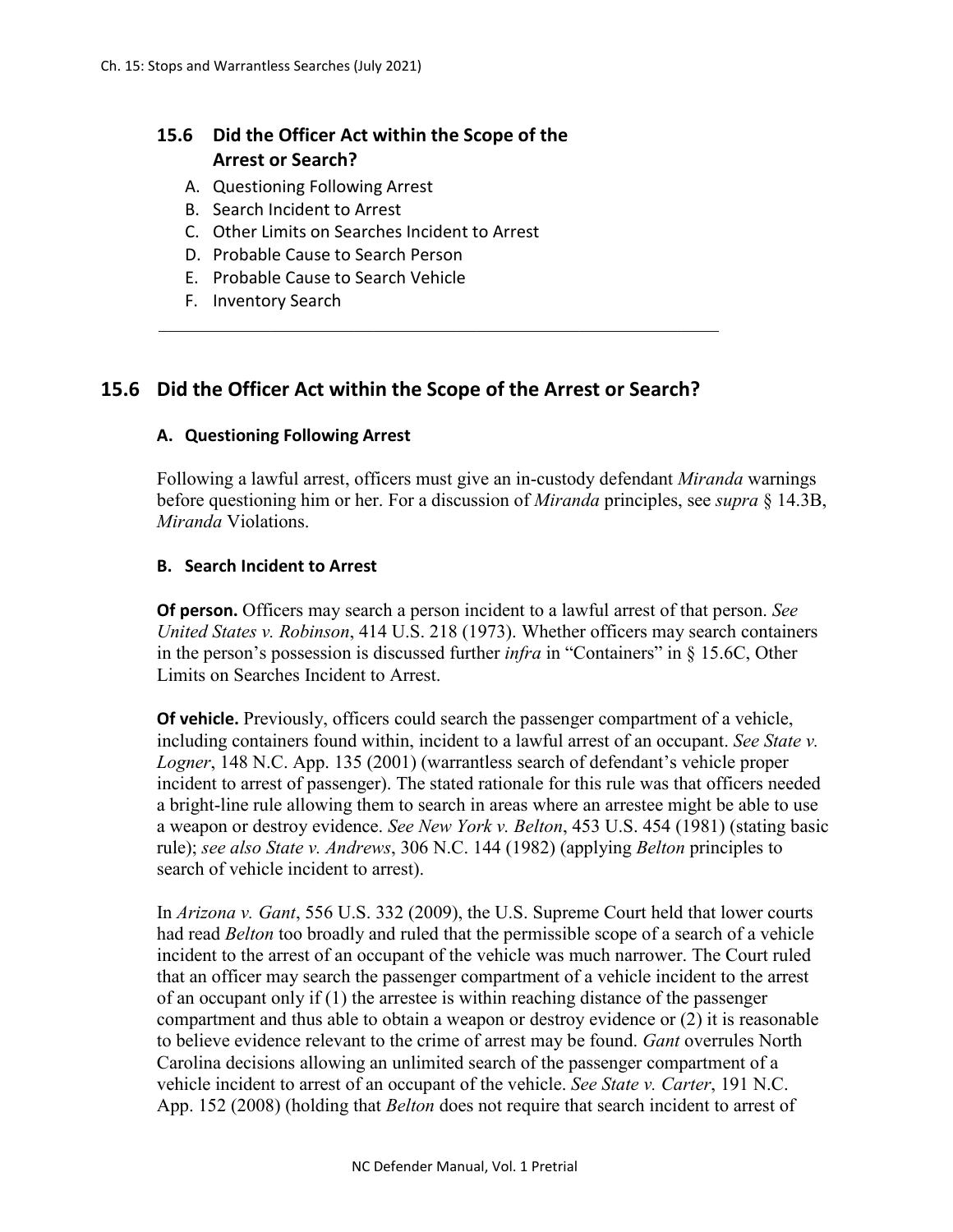occupant of vehicle be only for evidence connected to the crime charged), *vacated and remanded*, 556 U.S. 1218 (2009), *on remand*, 200 N.C. App. 47 (2009) (suppressing evidence in light of *Gant* and lack of any other ground to uphold search).

Generally, once officers have secured an arrestee—by, for example, handcuffing the arrestee—they may not search the vehicle based on the first ground identified in *Gant.* 

More post-*Gant* cases have involved the second ground for a search of a vehicle and focused on whether it was reasonable for the officer to believe evidence of the crime of arrest would be in the vehicle. *See State v. Mbacke*, 365 N.C.403 (2012) (analogizing the "reasonable to believe" standard in the second prong of *Gant* to the "reasonable suspicion" standard of a *Terry* stop). Typically, an arrest for a motor vehicle offense will not justify a search incident to arrest on the second *Gant* ground because it will not be reasonable for an officer to believe that evidence relevant to the motor vehicle offense may be found in the vehicle. *See* FARB at 252 (so stating). A number of cases have reached this result. *See Meister v. Indiana*, 556 U.S. 1218 (2009) (court summarily vacates state court decision allowing search of vehicle incident to arrest of driver for suspended driver's license; case remanded for reconsideration in light of *Gant*); *State v. Johnson*, 204 N.C. App. 259 (2010) (disallowing search following arrest for suspended license); *State v. Carter*, 200 N.C. App. 47 (2009) (disallowing search following arrest for driving with expired registration tag and failing to notify Division of Motor Vehicles of change of address); *United States v. Davis*, 997 F.3d 191 (4th Cir. 2021) (where defendant was fully secured, search of car incident to his arrest for the crime of fleeing to elude arrest was improper).

It is also unlikely that officers would have grounds to search a vehicle incident to arrest of an occupant for an outstanding arrest warrant. *See* FARB at 226.

In cases involving gun and drug offenses, courts have found that the officers had a reasonable basis to believe evidence of the offense of arrest could be found in the vehicle. The N.C. Supreme Court has cautioned, however, that a search of a vehicle incident to arrest of an occupant may "not routinely be based on the nature or type of the offense of arrest and that the circumstances of each case ordinarily will determine the propriety of any vehicular searches conducted incident to an arrest." *See State v. Mbacke*, 365 N.C. 403 (2012) (upholding search following arrest for carrying concealed weapon); *State v. Watkins*, 220 N.C. App. 384 (2012) (upholding search following arrest for possession of drug paraphernalia); *State v. Foy*, 208 N.C. App. 562 (2010) (upholding search following arrest for carrying concealed weapon).

## **C. Other Limits on Searches Incident to Arrest**

*Arizona v. Gant*, discussed in subsection B., above, significantly limits the circumstances in which officers may search a vehicle incident to the arrest of a vehicle's occupant. Additional limits on searches of people and vehicles incident to arrest are discussed below, based on additional case law and *Gant.*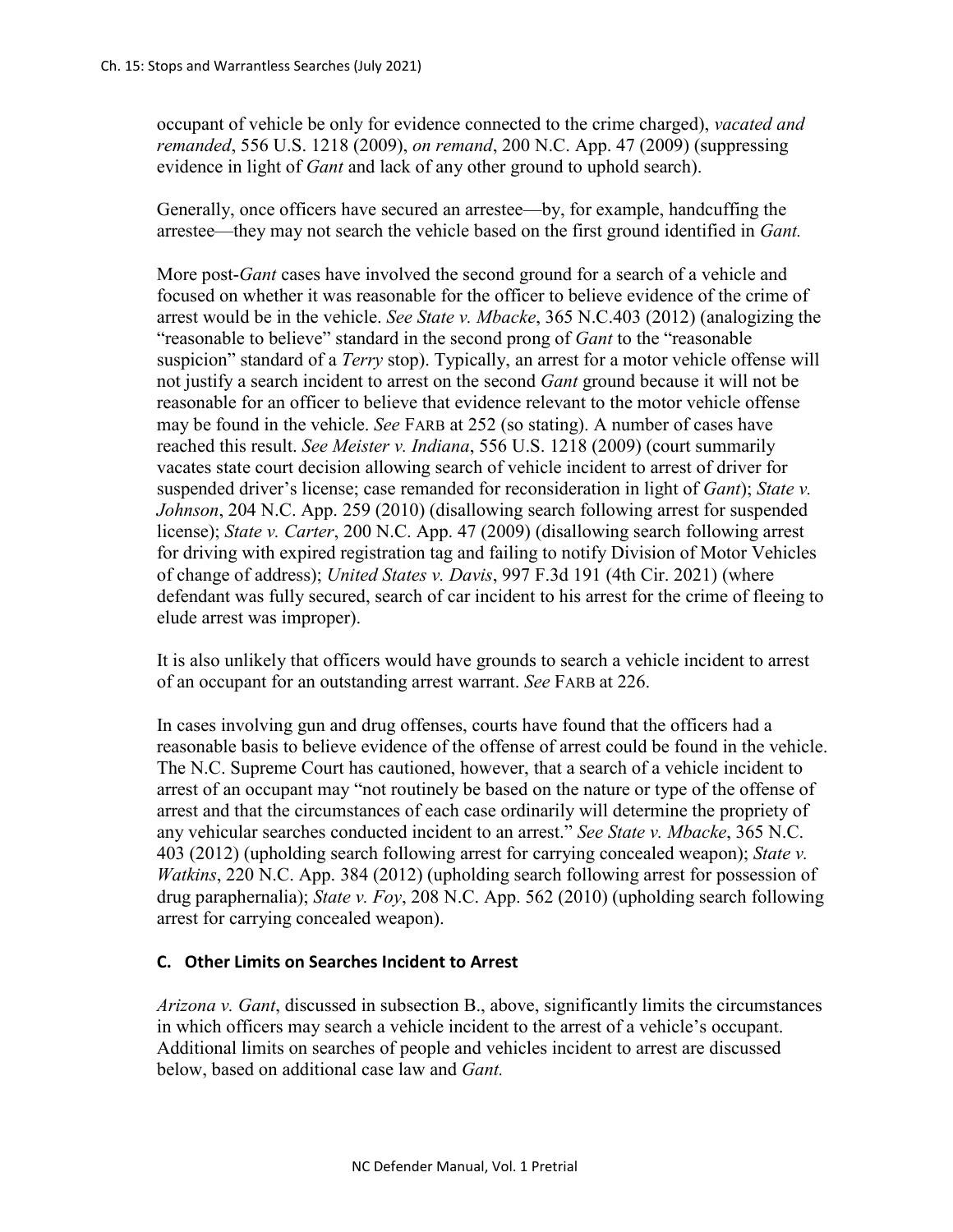**Citations.** Officers may not search a person or vehicle incident to issuance of a citation if they do not arrest the person. *See Knowles v. Iowa*, 525 U.S. 113 (1998); *State v. Fisher*, 141 N.C. App. 448 (2000) (defendant had been issued citation for driving while license revoked but had not been placed under arrest; search could not be justified as search incident to arrest); *see also Sibron v. New York*, 392 U.S. 40, 63 (1968) ("It is axiomatic that an incident search may not precede an arrest and serve as part of its justification."); FARB at 250 (search may be made before actual arrest if arrest is made contemporaneously with search, but whatever is found during search before formal arrest cannot be used to support probable cause for the arrest).

**Area and people.** Cases before *Gant* permitted a search of the passenger compartment of a vehicle incident to arrest of an occupant of a vehicle, but not other areas, such as the vehicle's trunk, and not other occupants of the vehicle.

*Gant* does not appear to modify these limitations. *See also Owens v. Kentucky*, 556 U.S. 1218 (2009) (court summarily vacates state court decision authorizing automatic pat down of passengers when officers arrest a vehicle occupant and are preparing to conduct search incident to arrest; case remanded for reconsideration in light of *Gant*); *State v. Schiro*, 219 N.C. App. 105 (2012) (search of trunk of vehicle not valid as search incident to arrest of vehicle occupant; however, search was valid based on defendant's consent).

**Containers.** Before *Gant*, the North Carolina Court of Appeals held that officers may not search locked containers incident to arrest of a person. *See State v. Thomas*, 81 N.C. App. 200 (1986) (officers could not search, incident to arrest, locked suitcase arrestee was carrying); *cf. State v. Brooks*, 337 N.C. 132 (1994) (officers may search locked compartments within vehicle as part of search incident to arrest).

*Gant* likely limits searches of containers, whether locked or unlocked or whether following arrest of a person or arrest of an occupant of a vehicle. If officers cannot satisfy either ground identified in *Gant* for a search incident to arrest—that is, if the arrestee was secured and could not reach the container, and there was not a reasonable basis to believe that the container contained evidence related to the offense of arrest—officers may not be able to search containers incident to arrest. In *United States v. Davis*, 997 F.3d 191 (4th Cir. 2021) the Fourth Circuit applied this prong of the *Gant* rule to a backpack outside of the vehicle, ruling that its search incident to the defendant's arrest was improper because the defendant was fully secured on the ground with his hands handcuffed behind his back. This holding is consistent with an earlier state decision. *State v. Thomas*, 81 N.C. App. 200 (1986) (where defendant was in custody, search of locked luggage incident to arrest was invalid); *see also* Shea Denning, *[United States v. Davis: Fourth Circuit](https://nccriminallaw.sog.unc.edu/united-states-v-davis-fourth-circuit-extends-gant-to-containers-generally/)  [Extends Gant to Containers Generally](https://nccriminallaw.sog.unc.edu/united-states-v-davis-fourth-circuit-extends-gant-to-containers-generally/)*, N.C. CRIM. L., UNC SCH. OF GOV'T BLOG (May 27, 2021).

**Cell phones.** In *Riley v. California,* 573 U.S. 373 (2014), the U.S. Supreme Court disavowed application of the search incident to arrest exception to cell phones. Thus, a search warrant or valid consent is generally required to search a cell phone. *But cf. United States v. Kolsuz*, 890 F.3d 133 (4th Cir. 2018) (permitting forensic analysis of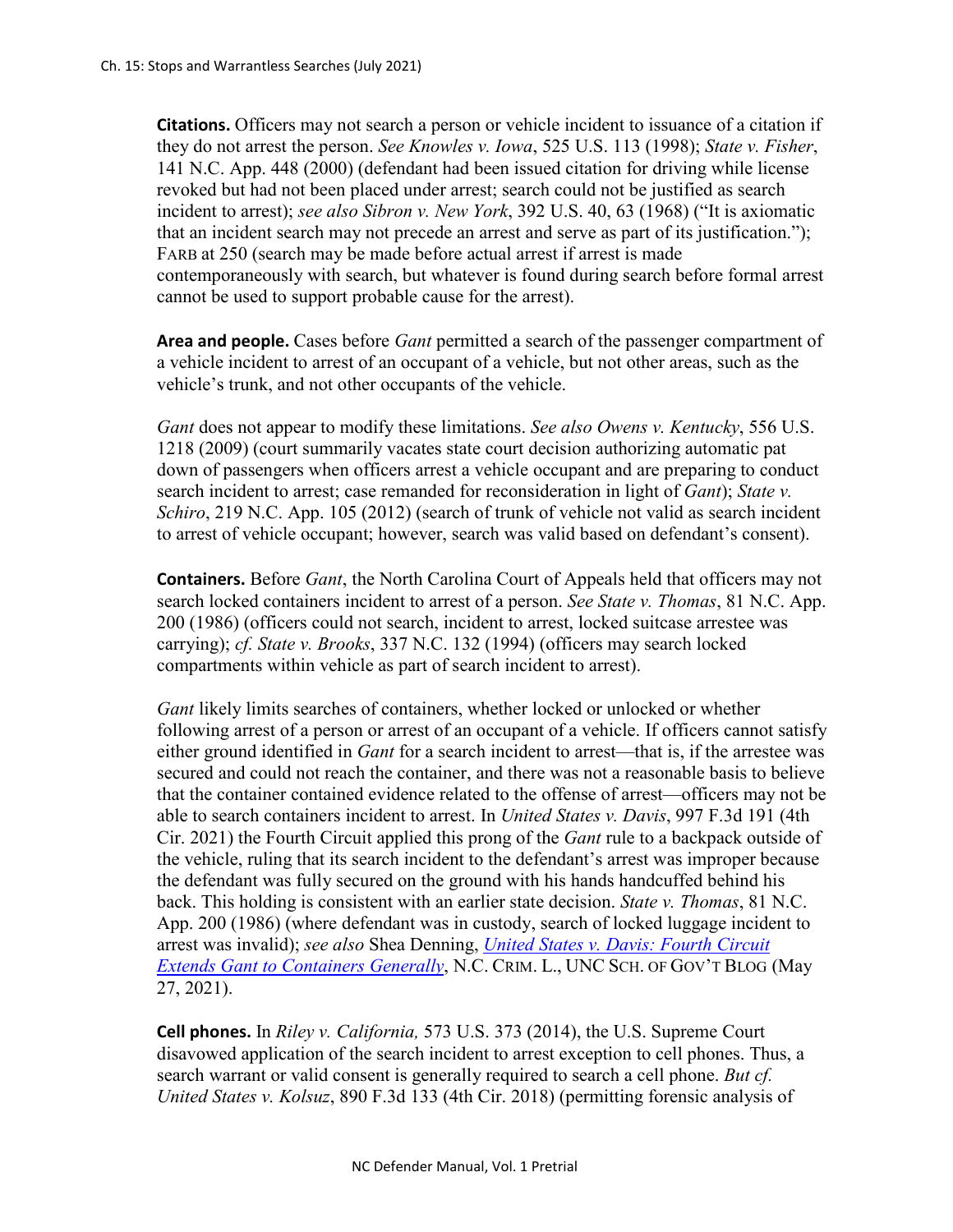cell phones based on reasonable suspicion in the context of a customs search at an international airport under the border search exception).

**Strip search during search incident to arrest.** A roadside strip search incident to arrest of a person may be impermissible unless probable cause to search and exigent circumstances exist. *See State v. Battle*, 202 N.C. App. 376, 387–88 (2010) (opinion for court so states); *accord State v. Fowler*, 220 N.C. App. 263 (2012) (adopting language from *Battle*). For a discussion of the validity of strip searches based on probable cause, see *infra* "Strip searches based on probable cause" in § 15.6D, Probable Cause to Search Person.

**Recent occupancy.** In *Thornton v. United States*, 541 U.S. 615 (2004), a majority of the Court held that the *Belton* doctrine allowed a search of the passenger compartment of a vehicle after arrest of an "occupant" or "recent occupant." In *Thornton*, the Court found that the defendant was a recent occupant when he parked his car and exited right before the officer could pull the car over. *Thornton* appears to remain good law after *Gant.* Thus, if a person is not a "recent occupant" of the vehicle in question when approached by officers, a search of the vehicle incident to arrest of the person remains impermissible. *See State v. Dean*, 76 P.3d 429 (Ariz. 2003) (officers could not search defendant's car incident to arrest; defendant was not "recent occupant" of car when he had not occupied car for some two-and-one-half hours and his arrest occurred not in close proximity to automobile, which was parked in his driveway, but inside his residence). If a person is a recent occupant, officers still must meet one of the two grounds identified in *Gant* for a search of a vehicle incident to arrest of the person.

**Passenger belongings.** A passenger has standing to contest a search of his or her belongings within a vehicle, such as a purse, incident to arrest of an occupant of the vehicle. *See State v. Mackey*, 209 N.C. App. 116 (2011) (recognizing principle but holding that passenger asserted no possessory interest in vehicle or contents and did not have standing to contest search of vehicle resulting in discovery of weapon under seat).

## **D. Probable Cause to Search Person**

**Person.** Officers may conduct a warrantless search of a person whom they have not arrested if both probable cause to search and exigent circumstances exist. *See, e.g., State v. Williams*, 209 N.C. App. 255 (2011) (probable cause existed to believe defendant possessed illegal drugs and exigent circumstances existed based on belief that defendant was attempting to swallow them; permissible for officer to conduct warrantless search of the defendant's mouth by grabbing him around the throat, pushing him onto the hood of a vehicle, and demanding that he spit out whatever he was trying to swallow); *State v. Yates*, 162 N.C. App. 118 (2004) (officer had probable cause to search defendant based on strong odor of marijuana about defendant's person; exigent circumstances justified immediate warrantless search).

**Containers.** Officers may conduct a warrantless search of a container found on a person whom they have not arrested if both probable cause to search *and* exigent circumstances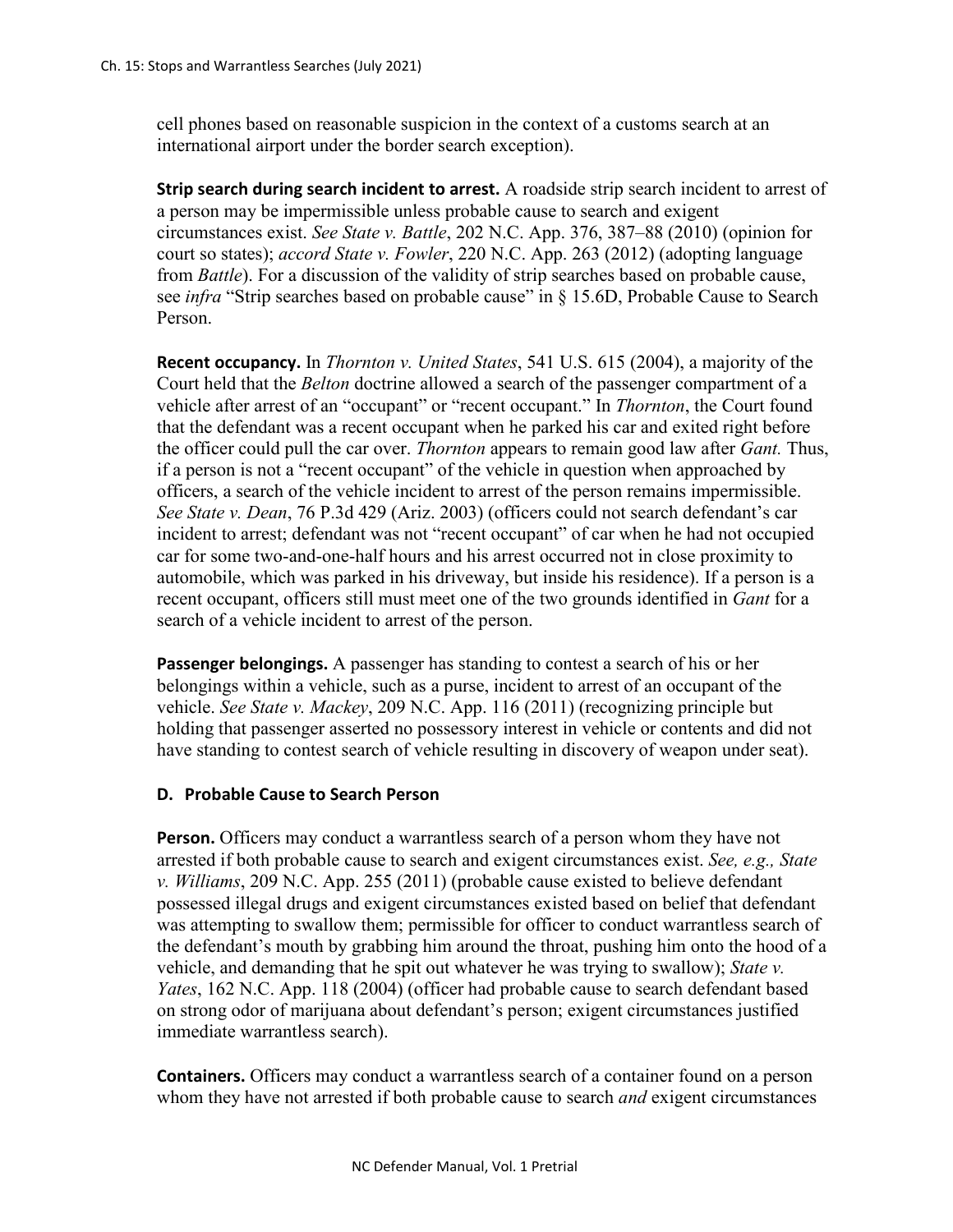exist. If exigent circumstances do not exist, they must obtain a search warrant. *See State v. Simmons*, 201 N.C. App. 698 (2010) (officers did not have probable cause to search bag or vehicle based on defendant's statements that bag contained cigar guts); FARB at 242–43 (discussing rule and exceptions).

**Strip searches based on probable cause.** Because of their intrusiveness, roadside strip searches require a greater justification than other warrantless searches based on probable cause. Officers must have specific probable cause that the defendant is hiding the items (usually, drugs) on his or her person. Further, there must be "exigent circumstances that show some significant government or public interest would be endangered were the police to wait until they could conduct the search in a more discreet location." *State v. Fowler*, 220 N.C. App. 263 (2012) (citation omitted). The strip search also must be conducted in a reasonable manner. *See also supra* "Strip search during search incident to arrest" in § 15.6C, Other Limits on Searches Incident to Arrest (applying similar standard).

Appellate judges have divided over whether strip searches meet these higher standards. *Compare State v. Battle*, 202 N.C. App. 376 (2010) (finding strip search unconstitutional), *with State v. Robinson*, 221 N.C. App. 266 (2012) (stating that showing of exigent circumstances was not required where officer had specific basis for believing weapons or contraband were under defendant's clothing) *and Fowler*, 220 N.C. App.263 (finding exigent circumstances and upholding strip search). For more on strip searches, see Bob Farb, *[North Carolina Court of Appeals Issues Ruling on Strip Search by Law](https://nccriminallaw.sog.unc.edu/north-carolina-court-of-appeals-issues-ruling-on-a-strip-search-by-law-enforcement-officers/)  [Enforcement Officers,](https://nccriminallaw.sog.unc.edu/north-carolina-court-of-appeals-issues-ruling-on-a-strip-search-by-law-enforcement-officers/)* N.C. CRIM. L., UNC SCH. OF GOV'T BLOG (Feb. 23, 2016).

#### **E. Probable Cause to Search Vehicle**

**Generally.** Officers may conduct a warrantless search of an automobile, including the trunk and closed containers, if they have probable cause to believe the objects of the search may be located there. The rationale for what is known as the automobile exception to the warrant requirement is that cars are capable of being moved quickly and people have a reduced expectation of privacy in cars. *See California v. Acevedo*, 500 U.S. 565 (1991) (stating general standard); *State v. Holmes*, 109 N.C. App. 615 (1993) (to same effect); *see also Florida v. White*, 526 U.S. 559 (1999) (police do not need warrant to seize vehicle from public place when they have probable cause to believe that vehicle itself is forfeitable contraband). If probable cause exists to search an automobile, officers may conduct an immediate search at the scene, or a later search at the police station, without a warrant. *See Acevedo*, 500 U.S. at 570.

The scope of a warrantless search of a vehicle based on probable cause is broad but not unlimited. "The scope of a warrantless search of an automobile . . . is defined by the object of the search and the places in which there is probable cause to believe that it may be found." *See United States v. Ross*, 456 U.S. 798, 824–25 (1982) (holding that "[i]f probable cause justifies the search of a lawfully stopped vehicle, it justifies the search of every part of the vehicle and its contents that may conceal the object of the search; also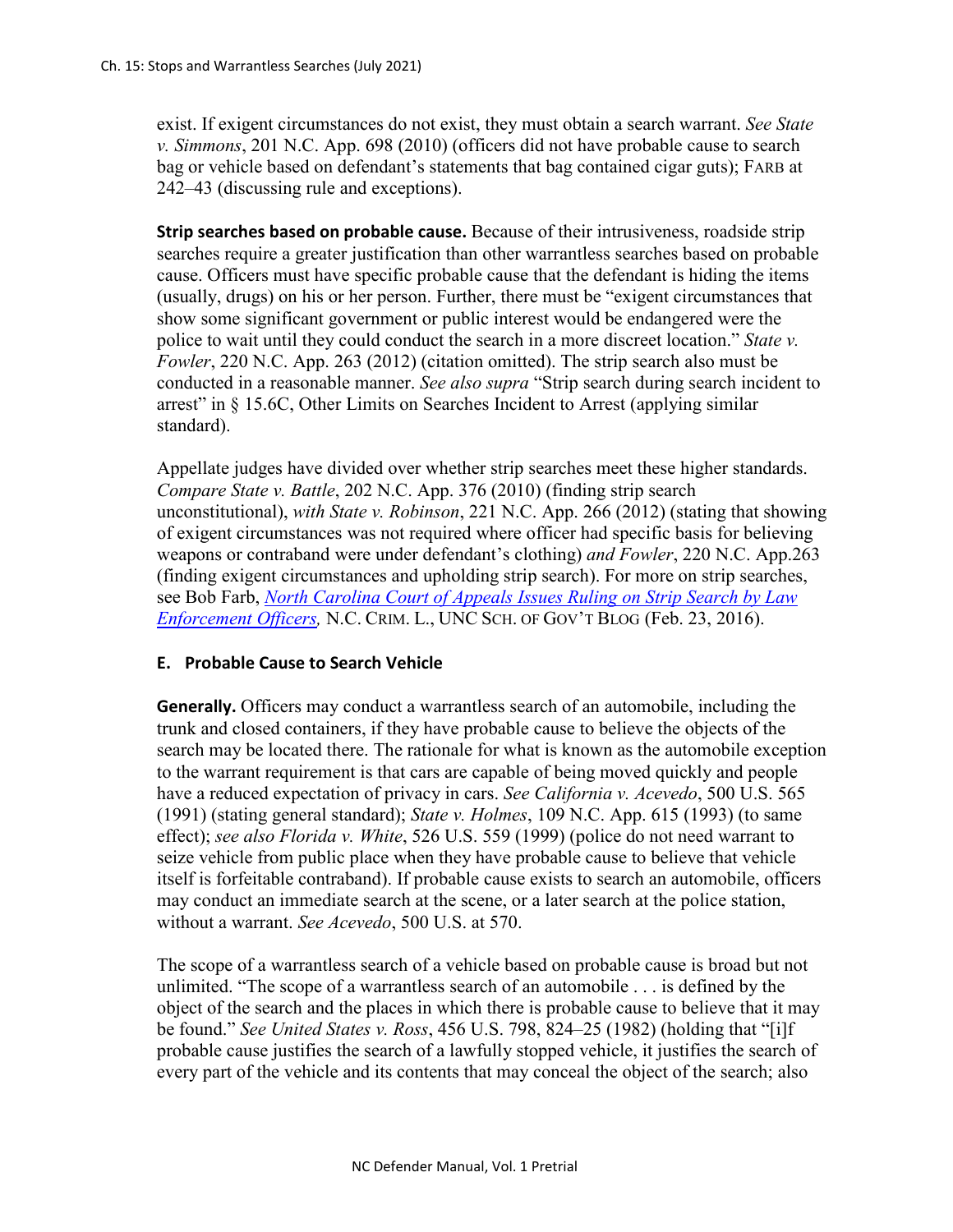observing that "[p]robable cause to believe that a container placed in the trunk of a taxi contains contraband or evidence does not justify a search of the entire cab")*.*

**Passenger belongings.** In *Wyoming v. Houghton*, 526 U.S. 295 (1999), the Court held that officers with probable cause to search a car may search passengers' belongings found in the car that are capable of concealing the object of the search.

Probable cause to search a car and its contents does not necessarily authorize officers to search passengers themselves. Nor does it necessarily authorize searches of passengers' belongings in other contexts—for example, when the driver but not the passenger consents to a search. *See supra* § 15.5D, Consent.

**Seizure of object.** Before seizing an object found during a search of a vehicle, officers must have probable cause to believe that the object constitutes evidence of a crime. *See State v. Bartlett*, 130 N.C. App. 79 (1998) (no probable cause to seize plastic-like substance found in car, which upon later laboratory analysis turned out to be controlled substance, because officers admitted that they did not know what substance was at time of seizure).

**Drug cases.** In *Maryland v. Dyson*, 527 U.S. 465 (1999), the Court reaffirmed that a finding of probable cause that a vehicle contains contraband satisfies the automobile exception to the search warrant requirement. At issue in such cases are what circumstances amount to probable cause to search and where officers may search. *See generally State v. Poczontek*, 90 N.C. App. 455 (1988) (officer lacked probable cause to search car for drugs based on informant's tip and officer's observations after stop).

Existing case law holds that the odor of marijuana emanating from a vehicle gives an officer probable cause for a warrantless search of the vehicle for marijuana. *See State v. Smith*, 192 N.C. App. 690 (2008) (so holding). Officers may search in areas of the car where they reasonably believe marijuana may be found. *See State v. Toledo*, 204 N.C. App. 170 (2010) (officer noted odor of marijuana from spare tire in the luggage area after defendant had validly consented to a search of the vehicle; after conducting a "ping test" by pressing the tire valve of the spare tire and noting a very strong odor of marijuana, officer searched second spare tire located under the vehicle; court finds that after first ping test, officer had probable cause to search second tire).

These cases are subject to challenge given the existence of legal hemp products in North Carolina that are easily confused with illegal marijuana. *See State v. Parker,* \_\_\_ N.C. App.  $\,$ , 860 S.E.2d 21 (2021) (questioning continued viability of rule that the sight or odor of marijuana provides probable cause in light of legal hemp products which are identical in sight and odor to marijuana); *see also* Phil Dixon, *[Hemp or Marijuana?](https://nccriminallaw.sog.unc.edu/hemp-or-marijuana/)*, N.C. CRIM. L., UNC SCH. OF GOV'T BLOG (May 21, 2019).

Probable cause to search a vehicle for drugs does not necessarily give officers probable cause to search recent occupants of the vehicle. *See State v. Smith*, 222 N.C. App. 253 (2012) (drug dog's positive alert to a vehicle does not give officers probable cause to